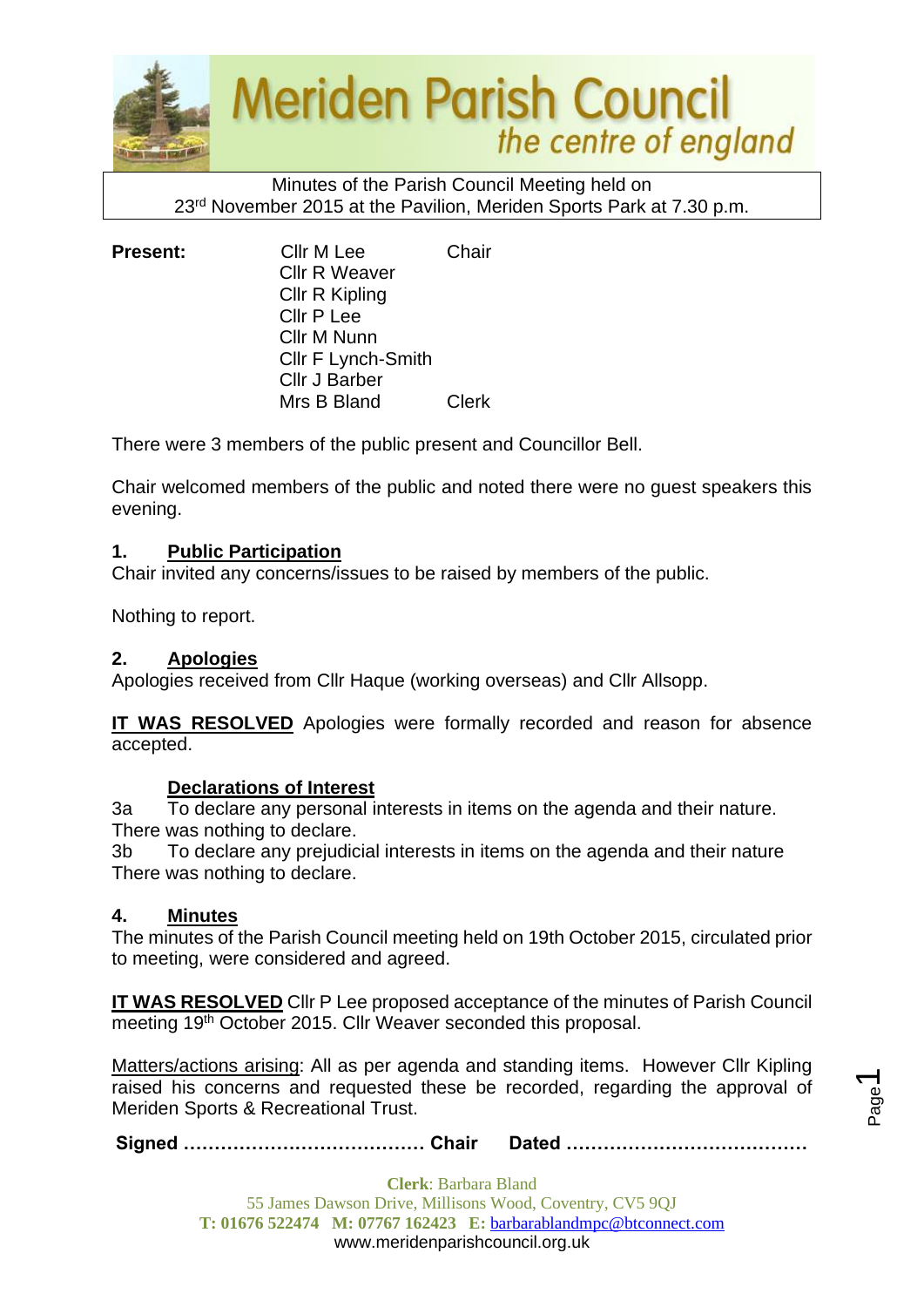

He stated the Trustees were unelected and there was no mechanism in place to safeguard the legacy for the future of the Parish should those Trustees retire and be replaced. He also stated his concern regarding the decision making process for any grant award and the lack of Parish Council influence to due to "no power of veto" by the Parish Council's nominated representative.

Cllr Weaver replied that throughout the process the Parish Council have been informed. In terms of unelected Trustees, the Trust is made up of eight Trustees one of whom is a nominated Parish Councillor and at the onset of Trust set up Trustee biopics were included in the Trust proposal for Council approval. The legal process has been followed as set out by Charities Commission and Solicitor Advisors. The Trustees have a role in the Articles and Memorandum of Association. She further advised that the Parish Council has tried to set up a Charity and the application was declined due to the operating Board being Parish Councillors which suggested the accountable body of the Charity would be the Parish Council and on this basis the application was declined and returned. Rules of Engagement and objectives have been clearly identified and included in the Charity Commission application process meeting Charity criteria for registration.

## **The Parish Council formally acknowledges and records Cllr Kipling's concerns raised over "No power of veto over Meriden Sports & Recreational Trust".**

# **5. Finance**

5.1 Approve November Payments

Members received payments for Parish Council and Sports Park for approval. Cllr P Lee proposed approval, unanimously seconded by Members.

**IT WAS RESOLVED** Members approved November payments of £3,103.80 for Parish Council and £5,223.36 for Sports Park.

# 5.2 Approve half year to  $30<sup>th</sup>$  September 2015 I & E Accounts

The Clerk circulated summarised half year accounts. Chair asked about WW1 grant funding was not included; however the Clerk confirmed the deferred grant funding from 2014-15 had not automatically transferred but was allocated with the balance being deferred into 2016-17 budget

**IT WAS RESOLVED**: Members approved the financial half year summary proposed by Cllr Weaver and seconded by Cllr P Lee.

# 5.3 Precept 2015-16

The Clerk had circulated a draft proposal with a precept recommendation of 1.5% uplift per Band D dwelling. This takes account of the tapered reduction in SMBC's top up grant and increased services delivered by the Parish Council. Cllr Weaver acknowledged the revised calculations and Clerk's recommendation however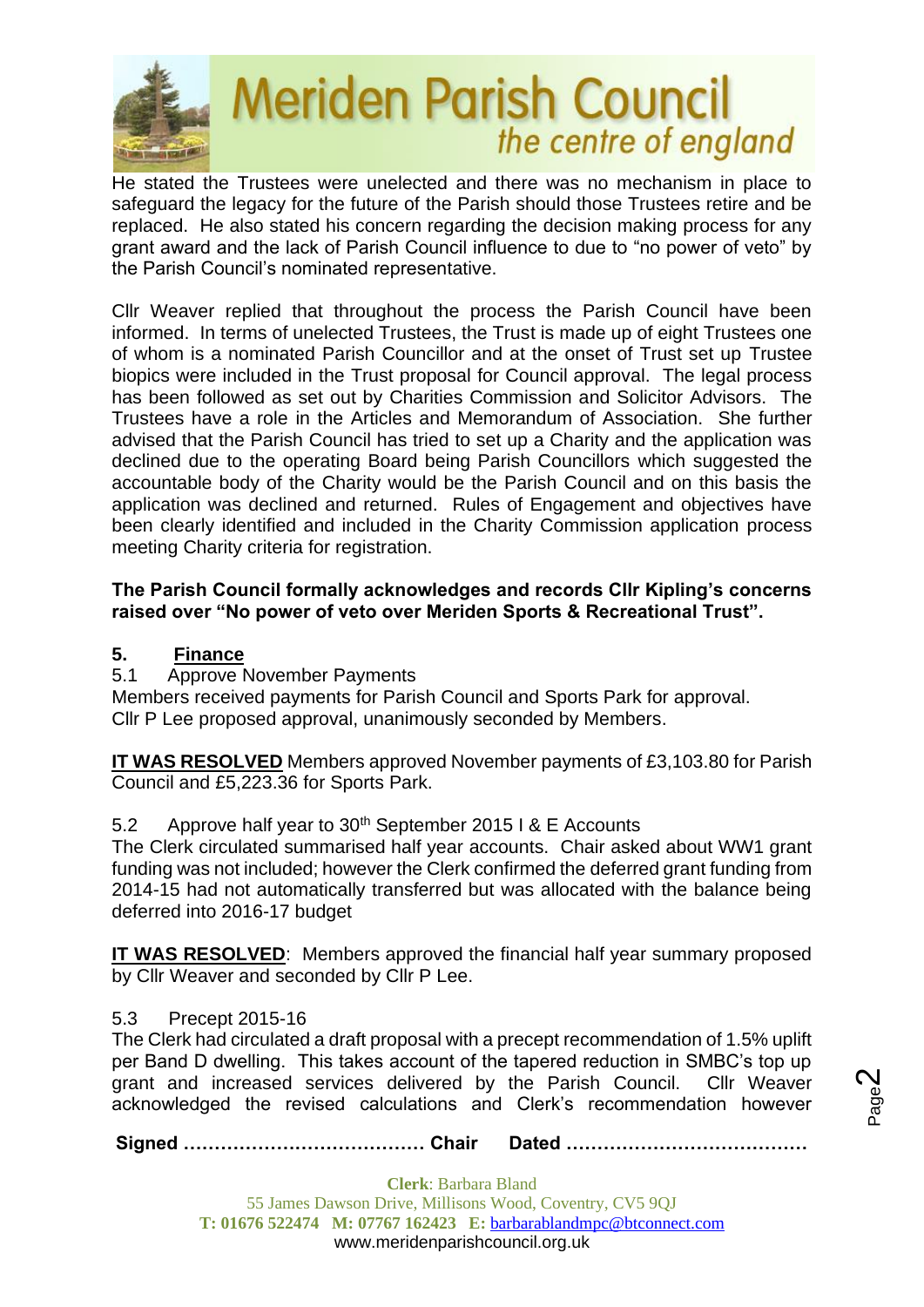

considered 1.5% was not enough to cover next year's demands on precept budgets including Central Government announcement for National Insurance and Pension provision. The National Association of Local Councils recommendation is not to cut precept budgets but increase in line with inflation on the basis of Local Authority expectation on Towns and Parishes to pick up more of their services. Therefore Cllr Weaver proposed a 3% increase to take account of increased services and new Government legislation. Cllr Kipling seconded the proposal.

**IT WAS RESOLVED** Cllr Weaver proposed a 3% precept increase seconded by Cllr Kipling; unanimously approved by Members. The Clerk will liaise with SMBC Corporate Finance.

**Action**: The Clerk will recalculate and advise SMBC Corporate Finance of precept and top up grant request for financial year 2016-17 and confirm indicative budget.

#### 5.4 Budget 2016-17

The Clerk advised the budget setting process is required to commence and invited Members and/or Finance Committee to steer process in line with CiLCA recommendations to have a finalised budget for January meeting consideration and approval. Included should be budget increase and justifications, risk management, project planning, management and financial risk and tender process. The tender process should also be included with shortlisting taking place on 14th December and interviews and contract award week commencing 21st December. Cllr Weaver advised the email recently circulated asking Members to attend an "Away Morning" was linked to this process identifying a more robust project plan and financial management process for short, medium and long term planning. Cllr Weaver recommended a 3% increase in accordance with precept uplift.

**IT WAS RESOLVED** Members considered, discussed and unanimously approved a 3% budget increase for 2016-17.

**Action**: (i) The Clerk will commence outline budget headings and include for a 3% increase.

(ii) Members to meet for an "Away Day" on Saturday 09-01-16 from mid-day at the Pavilion for the purposes of project planning and budget setting.

(iii)The Finance Committee to meet before Christmas to put together outline proposal. (iv)The Clerk to organise Tender pack to be posted on Parish Council and Sustain websites.

(v) Cllr P Lee to set up tender spreadsheets.

(vi) Parish Council tender shortlisting will be carried out by Finance Committee.

(vii)Sports Park tender shortlisting will be carried out by Finance Committee and Cllrs P Lee and Barber.

|--|--|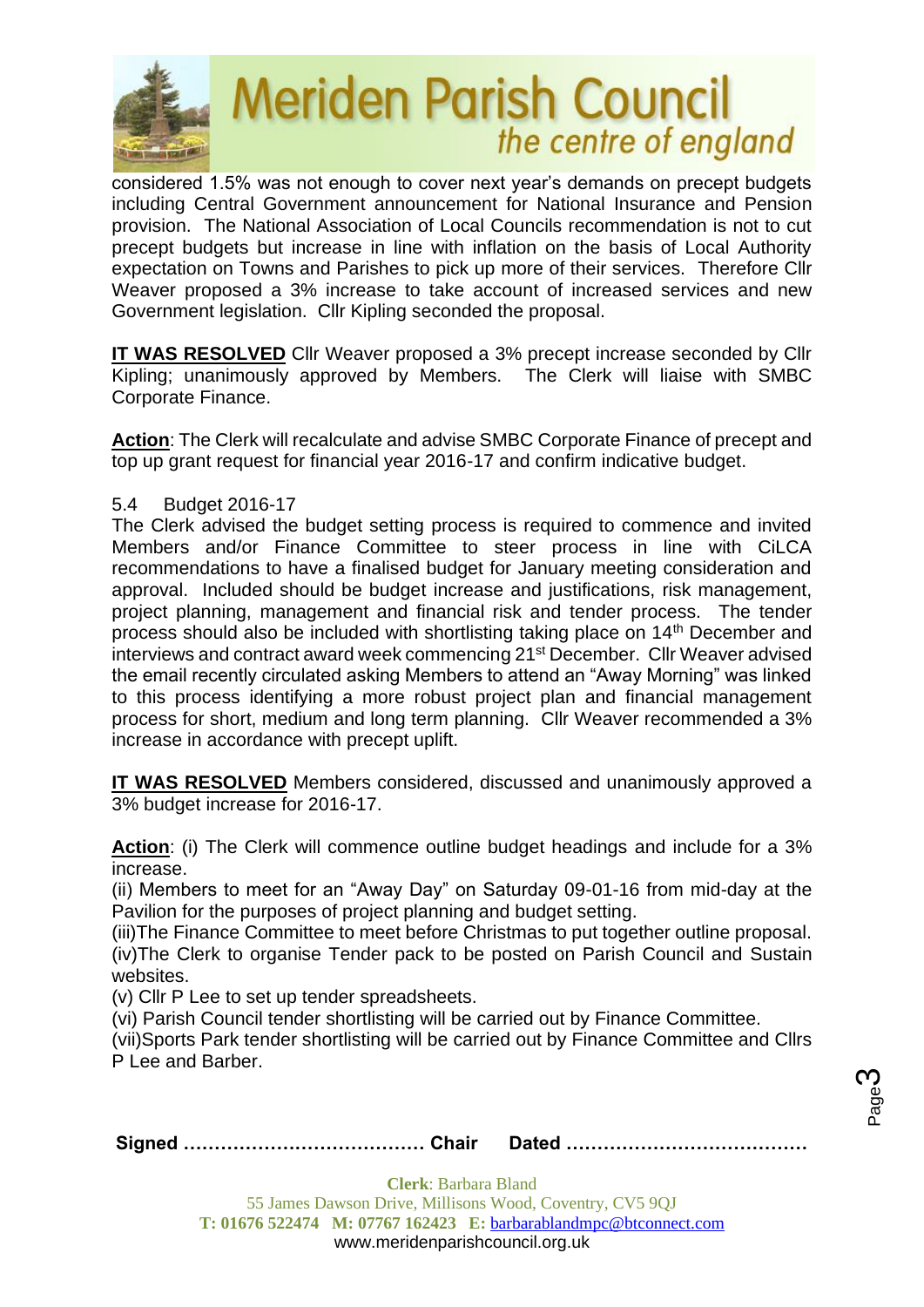

# **6. Progress Reports**

The Clerk requested Members consideration for quarterly written reports for progress reporting areas of responsibility. Cllr Weaver reinforced the request working smarter, tightening up on agendas and providing written reports for monitoring and progress. This would reduce the time and allow for planning issues to be discussed. After some discussion Members requested that consideration of quarterly progress reporting be deferred to next meeting.

## 6.1 Village Hall Management Committee

Cllr Lynch-Smith reported the last of the WW1 funded films "Testament of Youth" had been screened. Film Shows will commence in Spring 2016 with Spectre, Lady in the Van and Brooklyn already booked.

## 6.2 War Memorials

Cllr P Lee reported that a request to the National Memorial Arboretum has been made for Meriden's War Memorial scrolled plaque to be re-housed there. He stated that the original should remain in the Parish and the Heart of England Club has been contacted to see if they can display it. The Village Hall Committee were not happy having it as it could not be cleaned and a new Memorial Plaque has been made by Richard Tisdale. Cllr P Lee reiterated again his disapproval of the Memorial leaving the Parish Cllr Lynch-Smith, on behalf of Village Hall Committee, gave assurances that nothing would happen to the Memorial Plaque and it is being kept quite safe and secure.

Cllr Lee went on to say that at the recent Remembrance Service, Mr Hurton suggested that a step be cut into the War Memorial which will not cost any money. Members agreed this would be a good idea and Cllr P Lee was asked to follow this up. Cllr P Lee also brought to Members attention his recommendation that a stone/brick sculpture be placed at Memorial Approach and Cllr Weaver suggested that funding is available for this. The Clerk has relevant funding applications from English Heritage to discuss with Cllr Lee and/or committee, potentially via WW1 Committee.

**Action:** Cllr P Lee and the Clerk to arrange meeting.

6.3 Meriden Pool Nothing to report.

6.4 Allotments

Nothing to report. Transfer of land and actions will be picked up in agenda item 10.4.

6.5 Footpaths/Forum Nothing to report.

6.6 Quarries Liaison Group The next meeting is to be held on 14<sup>th</sup> December 2015.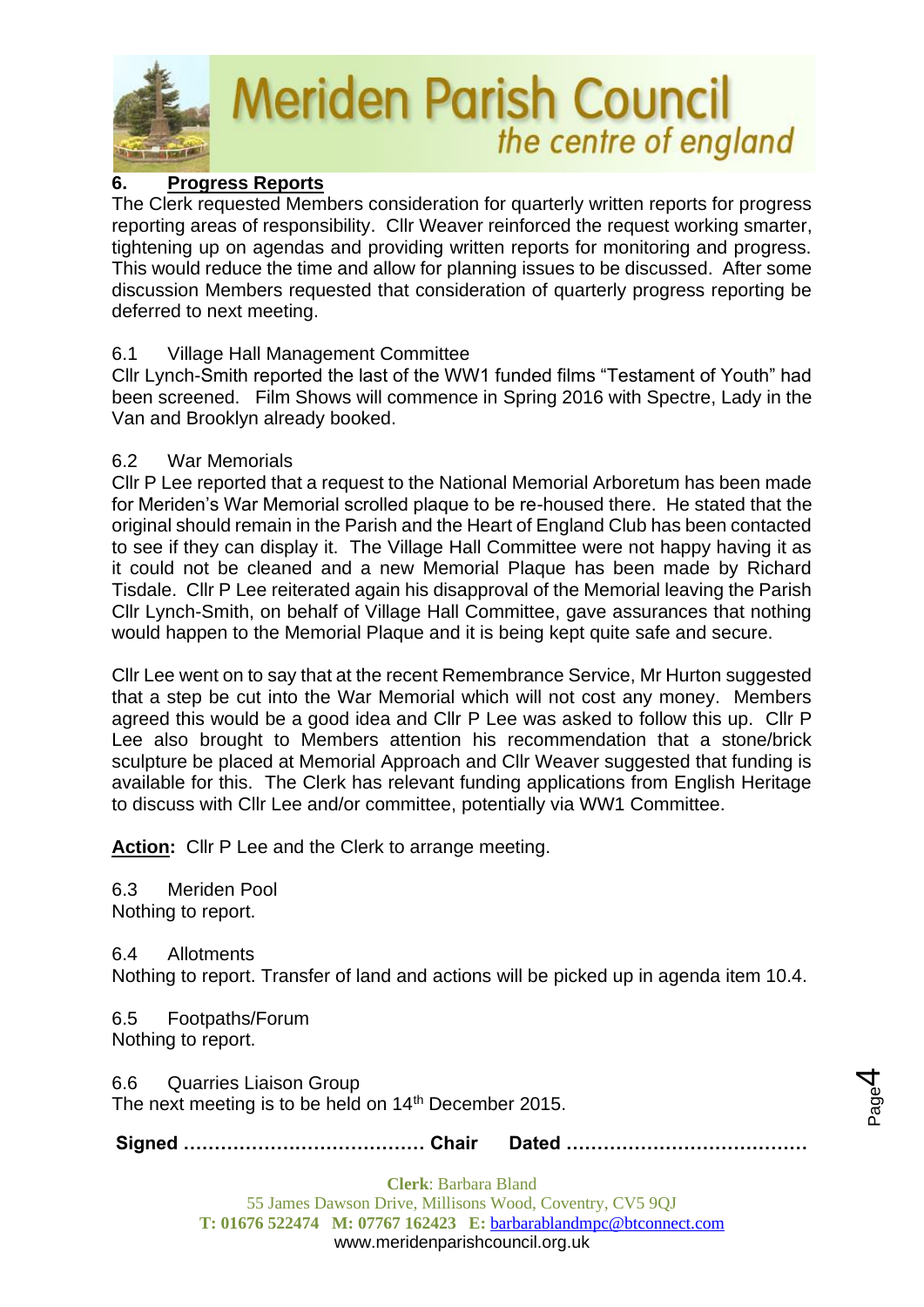

6.7 Solihull Area Committee Nothing to report.

6.8 Tree Wardens & TPO List Nothing to report.

## 6.9 Community Surgeries

The Clerk reported that no one attendance at November's surgery raising concerns over Leys Lane Allotments, Mulberry Gardens and hedgerow reinstatement.

**Action**: The Clerk will liaise with Mr Brant and Taylor Wimpey to action.

6.10 Community Speed Watch

Cllr Barber advised that he had been in communication with WPC Smith who will be suggesting available dates for follow up training to complete the process. Once this has been achieved then we are up and going. He will advise Councillors of dates and to arrange sessions.

**Action**: Cllr Barber to arrange final training sessions for speed watch.

6.11 Meriden Sports Park (quarterly summary only) Nothing to report.

# **7. Clerk's Report**

The Clerk's actions were circulated prior to meeting and reflect items of agenda.

# **8. District and Ward Councillor Reports**

Cllr Bell reported:-

- That the proposed application for M42 Motorway Service Area at Hampton-in-Arden will be considered in February 2016. The main mitigation for Meriden is to keep traffic out of the village. Other consideration is the position of the MSA in relation to junction 6 which is already congested with NEC and Airport traffic.
- The proposed Biomass Facility on Meriden Quarry raises questions of increased traffic during construction and when operation commences. Mitigation for Meriden to include traffic management. **Action**: The Clerk to forward Parish Council response to planning application for comments.
- Local Plan Review: there is pressure on SMBC for 2-3,000 more houses within Borough. Land is identified that does not include Meriden. There will be consultation commencing December with briefings being organised on 14th and 16<sup>th</sup> December.

# **9. Correspondence & Communication**

• Letter received from St Laurence Church regarding Christmas Tree Festival. **Action:** Cllrs Weaver and Lynch-Smith will decorate tree and attend on 28/11.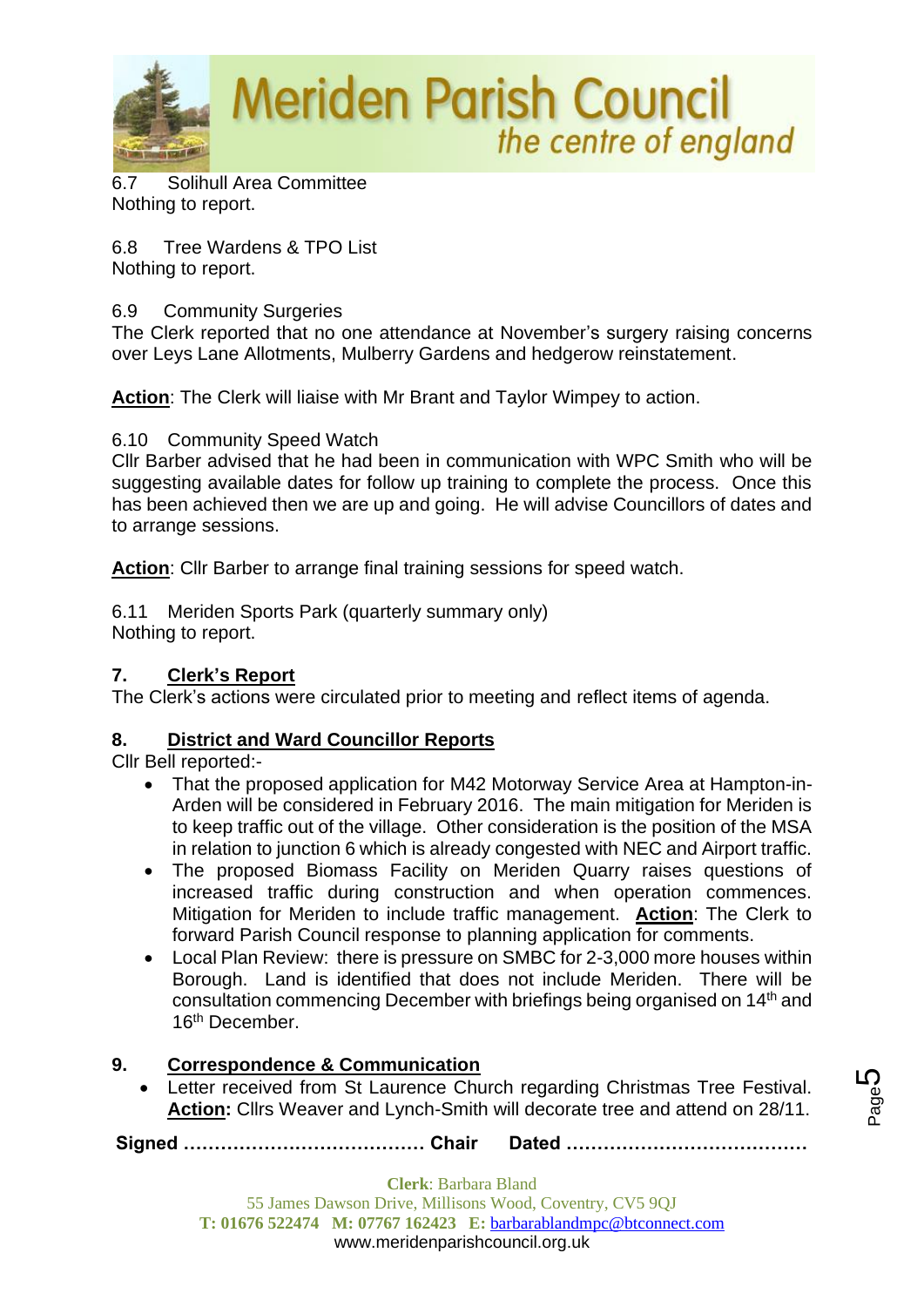

Theme will be Meriden's achievements during 2015.

- Poster regarding Santa Fun Run to be held on 6/12.
- Letter advising of dedication for Tree of Thought and PTA Christmas Fayre at Meriden School on 4/12. **Action**: Cllr P Lee advised the gazebo has been offered for the event. The Manor Hotel are providing refreshments.
- Press Release from SMBC regarding approval of the Combined Authority "devolution agreement reached to become West Midlands Combined Authority (WMCA).

## **10. Meriden Village Matters**

10.1 Library Update

Nothing to report.

## 10.2 Village Commemoration WW1

Chair advised the last event of this year will be the vigil for Lance Corporal Stanley Cooke on 28th November, who froze to death at Gallipoli. A candle will be lit in a lantern and will remain on the site of the War Memorial for 100 minutes. St Laurence Church bell will toll 100 times. Overall everything has gone quite well with commemorative football and cricket matches, facebook, vigils; Doreen Agutter is on the mend and plans for the Meriden in the Great War Talk is being arranged for April 2016. The Great War Society will be staging a re-enactment and camping out behind the Queens Head the weekend of 23/24 April 2016.

#### 10.3 Meriden Gate

The Chair read the following received from David Waterson prior to the meeting:-

*"I am pleased to hear of the donation of two trees, and I hope they thrive at Meriden Gate. I am continuing to pursue David Wilson Homes to deal with the rectification of defects at Meriden Gate, and I have been advised that a meeting was scheduled to take place on 12th November to review the condition of the landscaping including the open space and balancing ponds. I will check whether this meeting went ahead as planned and let you have an update as soon as possible. As you know, the creation of the wildflower meadow cannot take place until the land has been transferred to the Council, but I agree that it would be sensible to start investigating what could be included in this to maximise the benefit for the community."*

• Freehold Transfer

The matter remains with legal teams to conclude.

**Action:** The Clerk to continue pursuing a satisfactory conclusion to all outstanding issues.

# 10.4 Taylor Wimpey (Transfer of Allotments)

Nothing to report at the time; however the Clerk has sent a follow up email requesting an update on water supply, planting and reinstatement of hedgerows and signage emailed on 9<sup>th</sup> November to Rachel Jones at Taylor Wimpey Homes.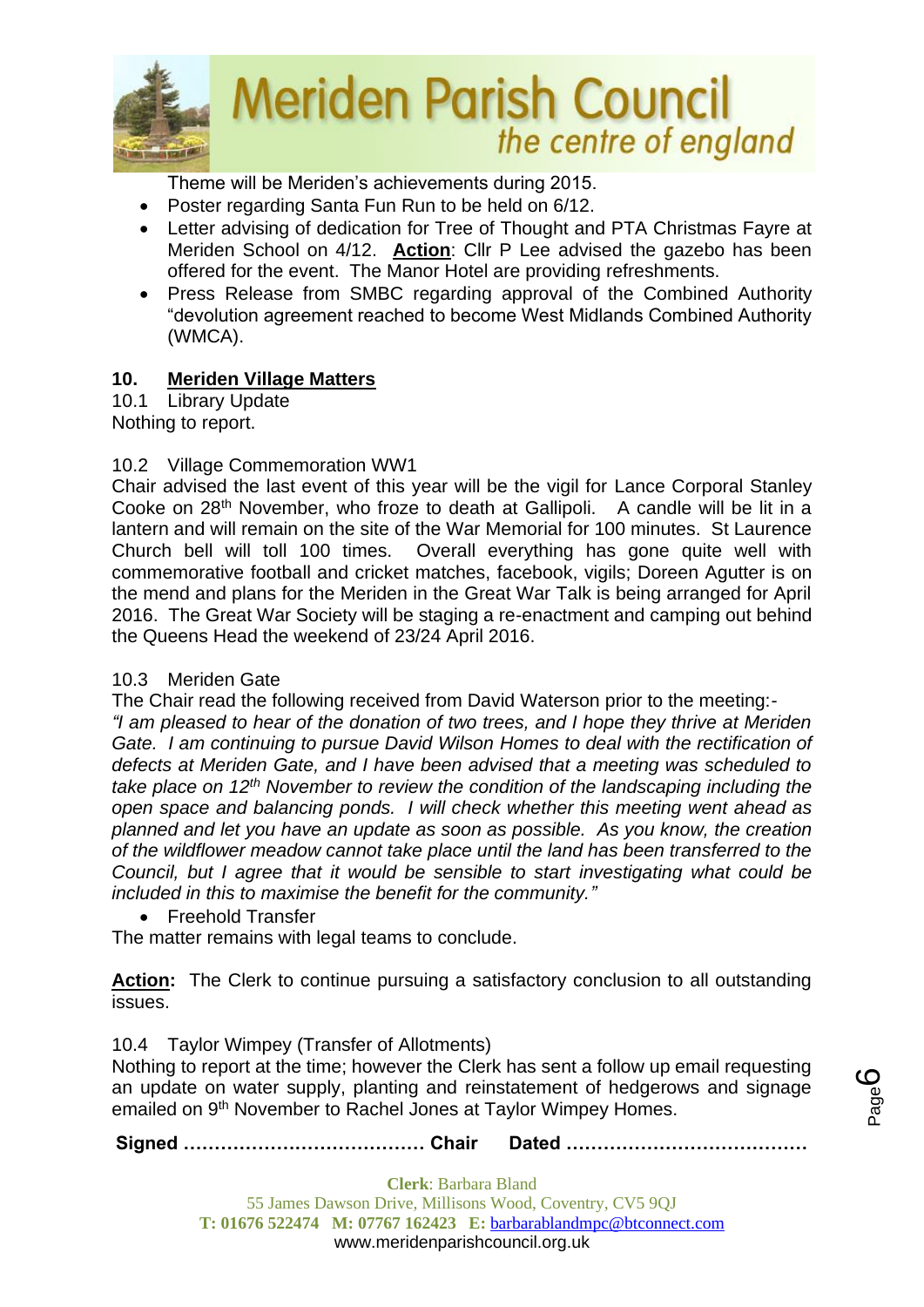

**Action:** The Clerk to chase Taylor Wimpey for updates.

10.5 Highways Nothing to report.

10.5(i) Santa Fun Run Notices posted; road closure signs set up.

10.6 Land Registry & Ownership Nothing to report.

10.7 Public Convenience Site Transfer The Chair read the following communication from David Waterson as follows:-

*"Finally with regard to the Public Convenience, I understand that the Council's Legal Services team issued the draft letter to Wright Hassall last Thursday 19th November, so hopefully we are making some progress on this matter now!"*

**Action**: The Clerk to follow up.

10.8 Solihull Neighbourhoods in Bloom & Heart of England in Bloom 2016 The Clerk reported that planning has started for 2016. Bloom features in the Meriden Mag with pictures of 2015 achievements. Adverts for the Community Allotment and Gardening Club feature in the Meriden Mag. The next meeting will be 15<sup>th</sup> November.

10.9 Litter Nothing to report.

10.10 Co-Op

Cllr Weaver reported her disappointment that the Regional Manager did not write anything for Meriden Mag inclusion as promised.

10.11 Mobile Mast Update Nothing to report.

#### 10.12 Local Council Award Scheme

Cllr Weaver advised she had sent an email to Members regarding an away morning and the preferred date is Saturday  $9<sup>th</sup>$  January 2016 and Members agreed 12 noon to 14.00 hours. She went on to confirm the purpose being (i) business planning, (ii) budget setting (iii) review competence of Council and (vi) demonstrate to LA and community we are operating as a competent Council in line with Quality Council criteria.

**Signed ………………………………… Chair Dated …………………………………**

Page  $\blacktriangleright$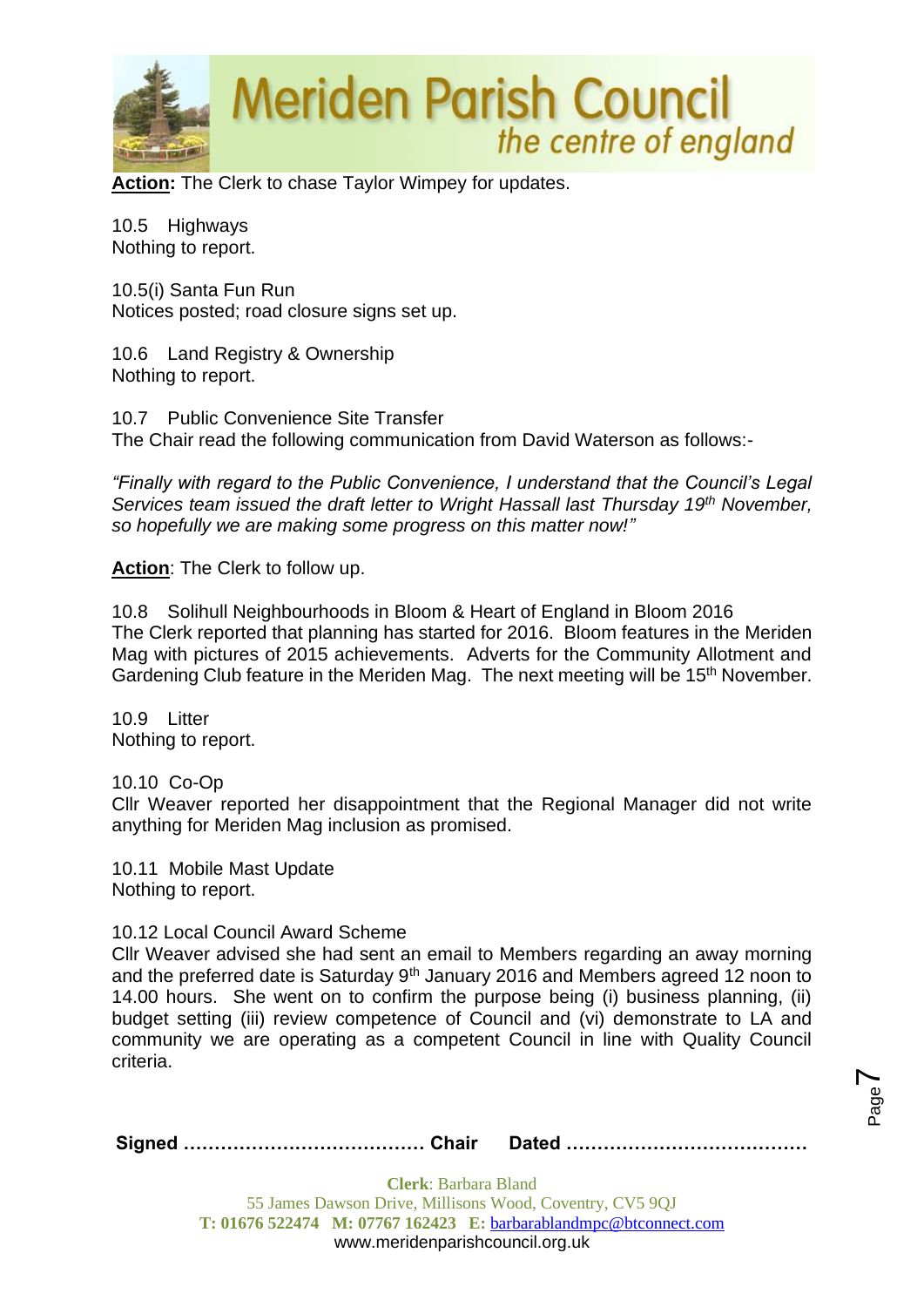

**Action:** The Clerk will circulate papers prior to meeting including General Power of Competence and Local Council Award Scheme and Quality Award criteria.

## **11. Solihull Partnership Forum**

Cllr Weaver advised the next meeting will be held in December.

#### **12. Planning Matters**

## 12.1 Neighbourhood Planning Update

Cllr Weaver advised that task and finish groups are not set up; the Heart of England school is supporting a young person engagement assembly with Meriden attendees in January 2016. Registration has been confirmed with My Community Locality funding and she and the Clerk are working through the application process. Emma Tinsley-Evans is following up questions raised regarding SMBC receipt of CIL (Community Infrastructure Levy) monies instead of S106, who decides how much and allocation. Additionally Cllr Weaver reported working with Bromford Housing reviewing the allocations policy for social housing ensuring Meriden residents meeting the criteria can gain accommodation within their local community subject to them being on the housing list. Any new development will comprise 40% social housing and the revision will create better opportunity and flexibility for Meriden residents to occupy properties at Meriden Gate, Winspear Close and Mulberry Gardens.

**Action**: Cllr Weaver and the Clerk will continue working through process.

Cllr P Lee raised his concerns regarding Mulberry Gardens S106 monies to the value of £330K has not been used to benefit the community other than providing a new bus stop, dropped curbs and filling in of Memorial Approach lay-by. Cllr Bell to investigate and report back.

**Action**: Cllr Bell to investigate and provide future update.

12.2 To receive update and status on Neighbourhood Planning Applications

The Clerk circulated planning application update schedule prior to meeting. She reported the notification received from Cllr Jo Hooke regarding Daw Mill site to have been declined. Concerns were raised over the proposed application made by 3 Leymere Close which has been referred to Solihull Community Housing as they own part of the land and the disappointment with planning colleagues for the approval of Becks Grove. Chair read the latest communication from SMBC Strategic Land as follows:-

*"With regard to Leymere Close, I can confirm that pond is partly owned by the three residents whose houses face towards the pond (Nos. 1-3 Leymere Close), and partly by the Council (the northern end). I can confirm that there is a s.106 Agreement relating to the management of the pond by the three residential owners, and therefore I referred the matter to the Council's Planning Enforcement section for investigation.*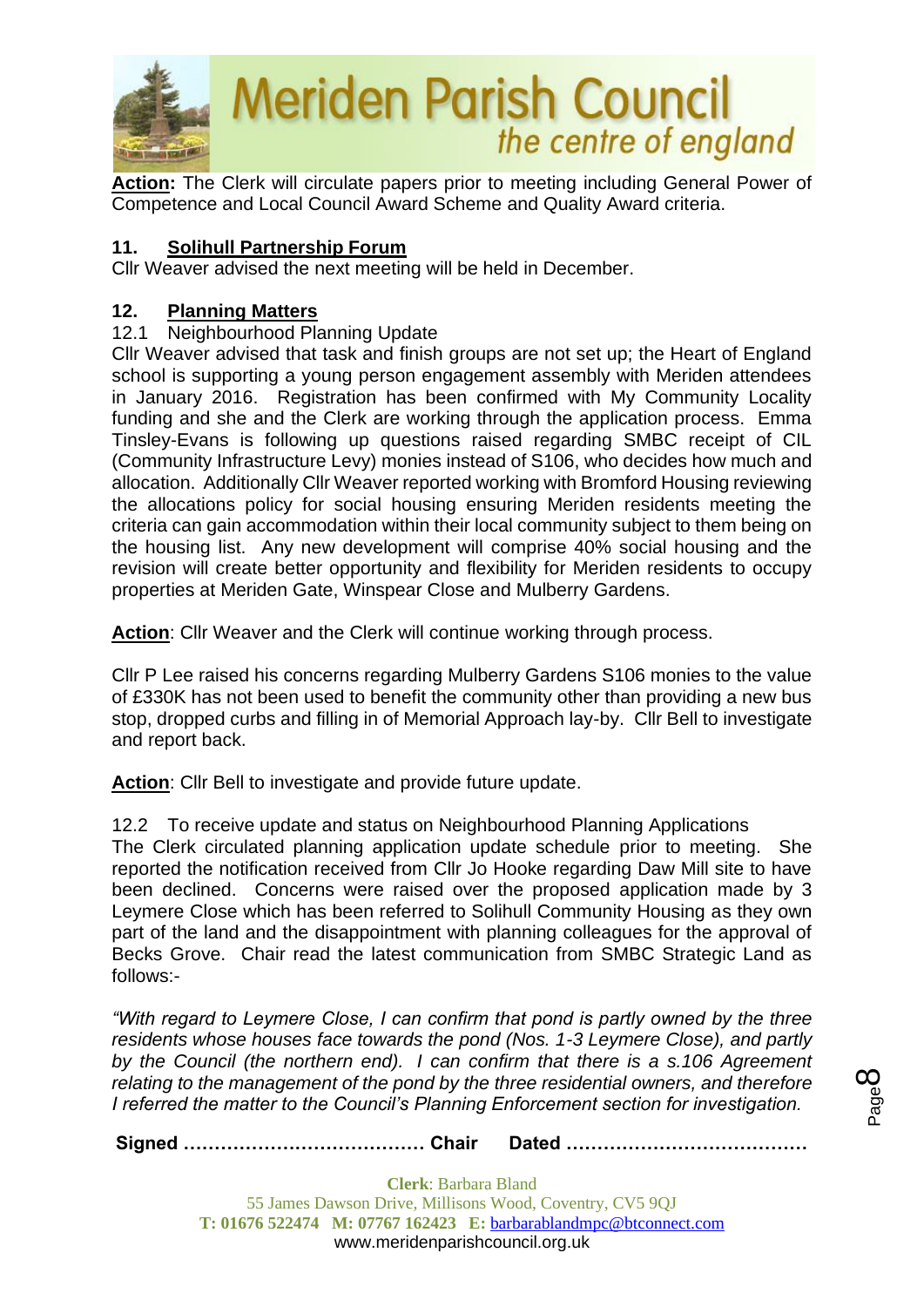

*As a result, my colleague Dean Biddle (copied into this email) inspected the site on 2 nd November, and is of the opinion that the pond area does not appear to be overgrown to an extent that would require action at this time, the pond itself appears to be in good condition and supporting various life forms, fish, frogs and ducks. Pond weed appears to be at a minimum with small elements of water lily clusters.*

*Dean has also spoken with the Council's Ecologist and Planning Enforcement Manager, who both agreed with his findings as above. Dean advises that at this time of year the majority of growth will be dormant, but he would be happy to re-visit the site in the Spring and take action if necessary. If you have any queries please could you contact Dean directly, quoting reference number: EN/2015/50348/VAR"*

**Action:** The Clerk to work with SMBC and SCH to resolve concerns of pond and footpath maintenance.

Cllr Weaver advised that at the last Solihull Area Committee (SAC) meeting the new Principal Planning Officer, James Carpenter, attended to address the many issues of Parish & Town Councils. The Parish Council also needs to consider how we get planning onto the website in the future.

**Action:** Chair, Cllr Weaver and Clerk to update website.

#### 12.2(i) To consider Retainer for Planning Consultant

Chair suggested Members consider the use of a planning consultant to assist with the planning workload that is becoming increasingly weighted towards the National Planning Framework. The arrangement to be on a retained basis that the Clerk can call upon his services for support; recent examples of need are Meriden Quarry, Pertemps Appeal and Eaves Green Lane. Members discussed the merits of this arrangement and after consideration recommended that this arrangement be revisited in 2016. Cllr P Lee suggested the Clerk should have authority to commit up to a maximum of £2,500 to be used at her discretion for planning support. Cllr Lynch-Smith advised how this is to be monitored and to safeguard all parties this sum should be acknowledged within Standing Orders and Financial Regulations.

**Action:** The Clerk to amend Standing Orders and Financial Regulations for the purpose of discretionary planning commitments.

#### 12.2(ii) Planning Committee

Cllr Weaver expanded on the current planning pressures faced by the Clerk and reiterated the comments at the beginning of item 6 Progress Reports to consider quarterly reporting to accommodate a planning committee meeting at the beginning of each Parish Council meeting. Members debated the practicality of having a pre-Council dedicated planning meeting.

**Signed ………………………………… Chair Dated …………………………………**

Page ග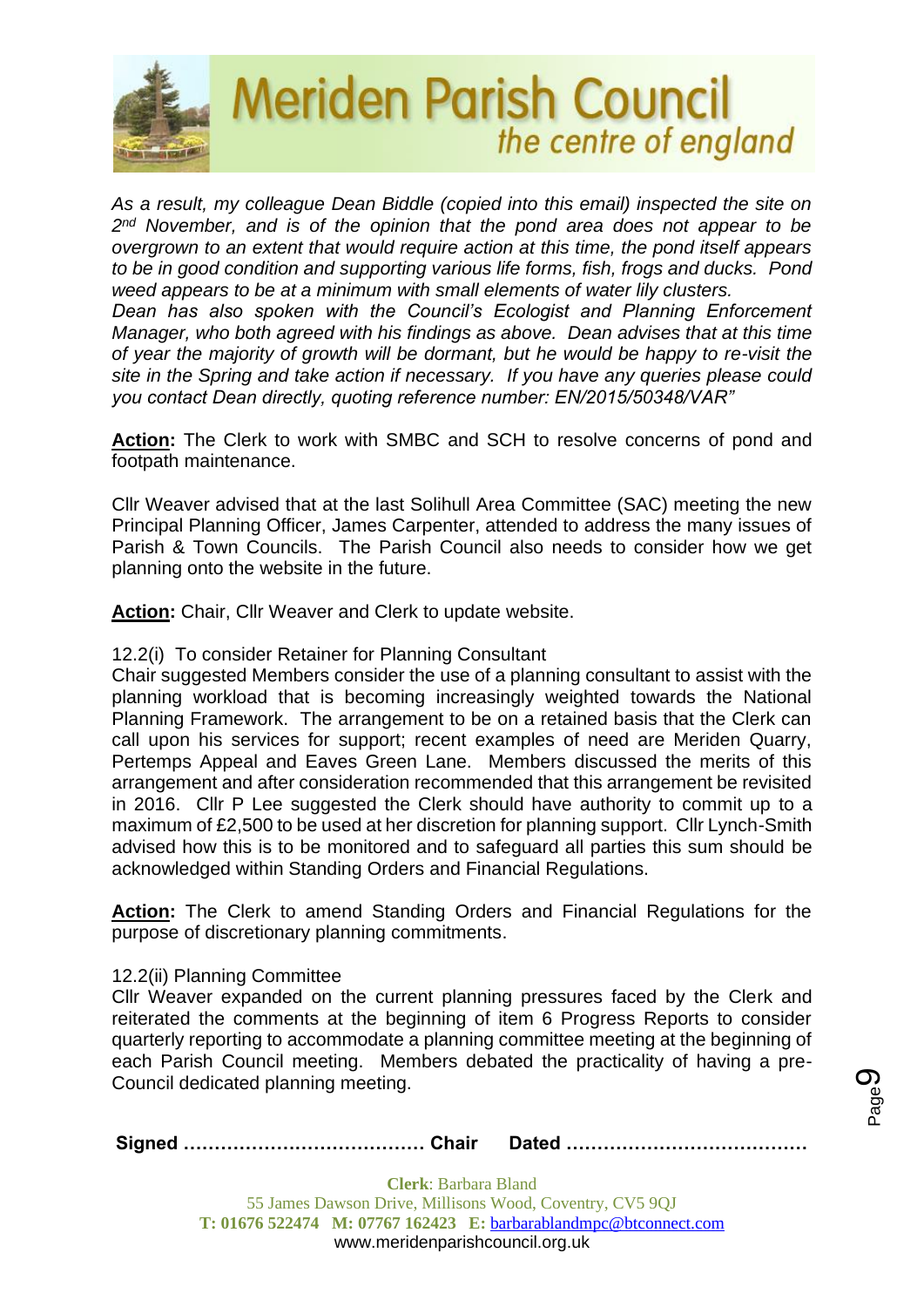

Whilst Members agreed it was a good idea to have a planning committee with it came a formal procedural process for public notices, minute taking and committee administration support to make it effective which could prove onerous. Cllr Kipling proposed a monthly meeting and this was seconded by Cllr Weaver; however Members requested a deferment until  $9<sup>th</sup>$  January 2016 to come up with a solution.

Action: Members to consider solutions and bring to 9<sup>th</sup> January meeting.

12.3 Update of Old Garage & Caravan Storage Site, Birmingham Road Nothing to report.

12.4 Unlawful Caravan Storage Site

This item remains with Secretary of State for Appeal Hearing.

#### 12.5 Land for Burial – Cllr Lynch-Smith

Cllr Lynch-Smith advised that she has an appointment with Reverend Lilley for an informal chat prior to any arrangement being made for a further joint meeting.

**Action**: Cllr Lynch-Smith to update at next meeting.

12.6 Planning Application Copse & Bridleway – change of use from greenbelt to public open space

The Clerk advised that she had written to SMBC regarding the situation and the following has been received from David Waterson and reads:-

*"With regard to your email of 18th November, by copy of this email I will ask Mike to confirm whether he has received anything further from the Council's Landscape Architects team yet. The Assets of Community Value/Community Right to Bid process is managed by my colleague Jim Butler. Jim can be contacted directly on 0121 704 6870 or email: [righttobid@solihull.gov.uk](mailto:righttobid@solihull.gov.uk) Hopefully Jim can be of assistance with any queries you may have with regard to this matter."*

Cllr Weaver and the Clerk will carry out a site visit on 28<sup>th</sup> November in line with SMBC recommendation to photograph evidence. The Parish Council contractors will commence work in the next couple of weeks. A Community Asset application will be completed and a meeting arranged with David Keaney regarding footpath registration and public right of way. It should be noted that No.47's has been approved by planners for change of use from unused land to garden.

Cllr P Lee requested the following be recorded; SMBC have not delivered the conditions of Meriden Sports Park development, footprint and land holding and reserves the right to challenge "no-one owns it".

 $_{\mathrm{Page}}$ 10

**Signed ………………………………… Chair Dated …………………………………**